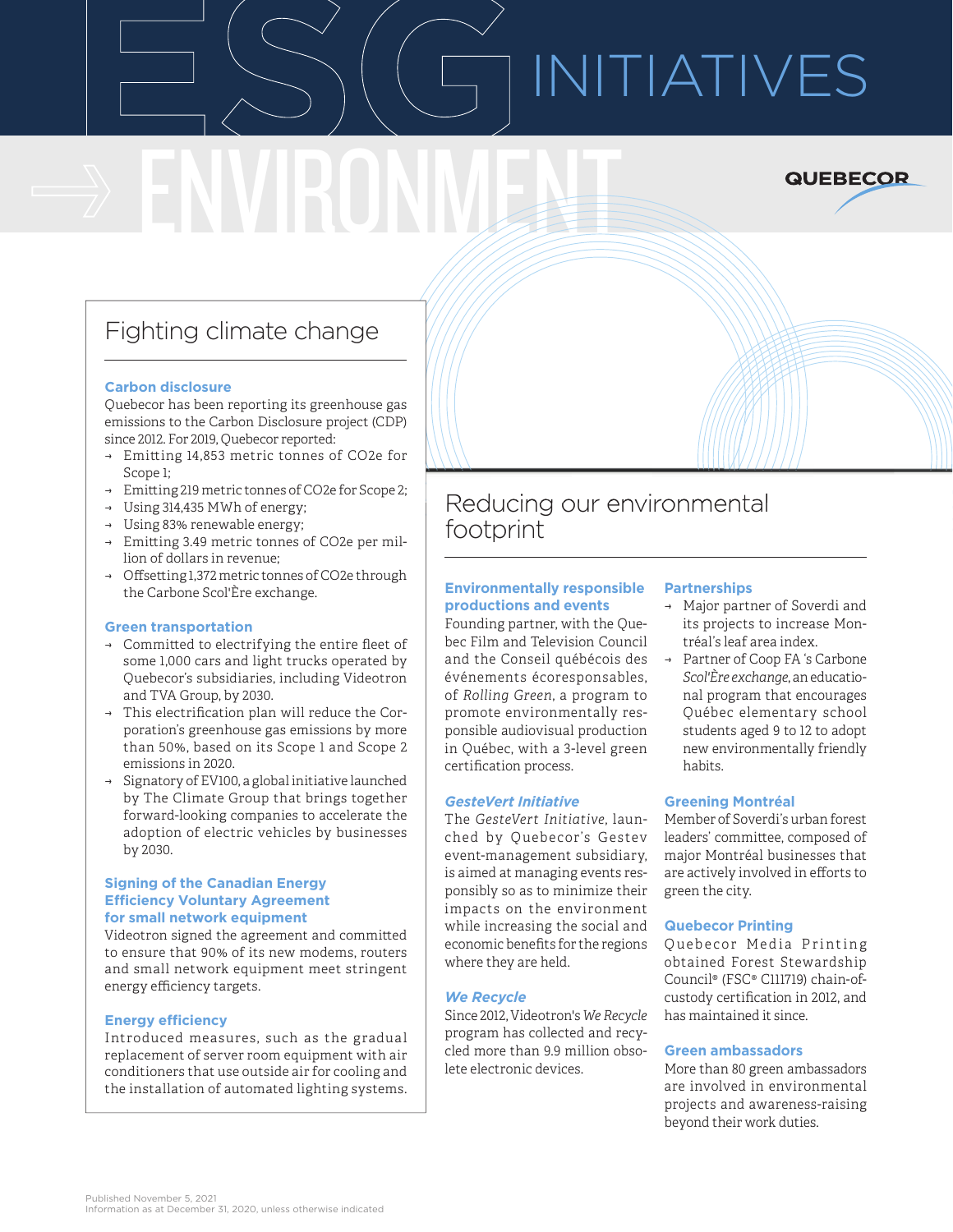# ESG<br>BOOK SOCIAL INITIATIVES

**QUEBECOR** 

## Philanthropic engagement

#### **Donations and sponsorships**

- → Support for culture, entrepreneurship, the community, the environment and Quebecor employees under the signing of *La culture du possible*.
- → \$29 million in donations and sponsorships in the pandemic year of 2020, or 1.5% of Quebecor's adjusted EBITDA.
- → Almost half of corporate contributions went to support the development and dissemination of Québec culture.
- $\rightarrow$  More than 400 organizations across Québec received support.
- $\rightarrow$  Creation in 2008 of Éléphant: The memory of Québec cinema, Quebecor's largest philanthropic project, dedicated to restoring Québec's feature film heritage and making it accessible. Over 230 films restored to date, thanks to Quebecor contributions, totalling over \$39 million.
- ̋ Pierre Péladeau Bursaries support the next generation of Québec entrepreneurs. Since 1999, over \$2.3 million awarded to student entrepreneurs to support more than 60 Québec start-ups.

### Human resources

#### **Campus Québecor training program**

More than 10,000 hours of training and talks delivered to employees and managers of all Quebecor subsidiaries in 2020.

#### **Commitment to diversity and inclusion**

Partner of the Fondation Les Petits Rois' on-the-job mentoring program designed to ease the path to independence for young people with slight to severe intellectual disabilities.

#### **Commitment to female leadership**

Quebecor's *Outstanding Women* program, created in 2019, includes an awards ceremony, talks and panel discussions.

#### **Initiatives to promote employee health and wellness**

Launch of an extended health and wellness program in 2020. The program offers stronger support for psychological, financial, social, and physical health.

#### **Corporate policies**

Quebecor and its subsidiaries have established, and continually update their various corporate policies, including:

- $\rightarrow$  Health and safety;
- Ethics:
- $\rightarrow$  Training and professional development;
- $\rightarrow$  Harassment in the workplace.